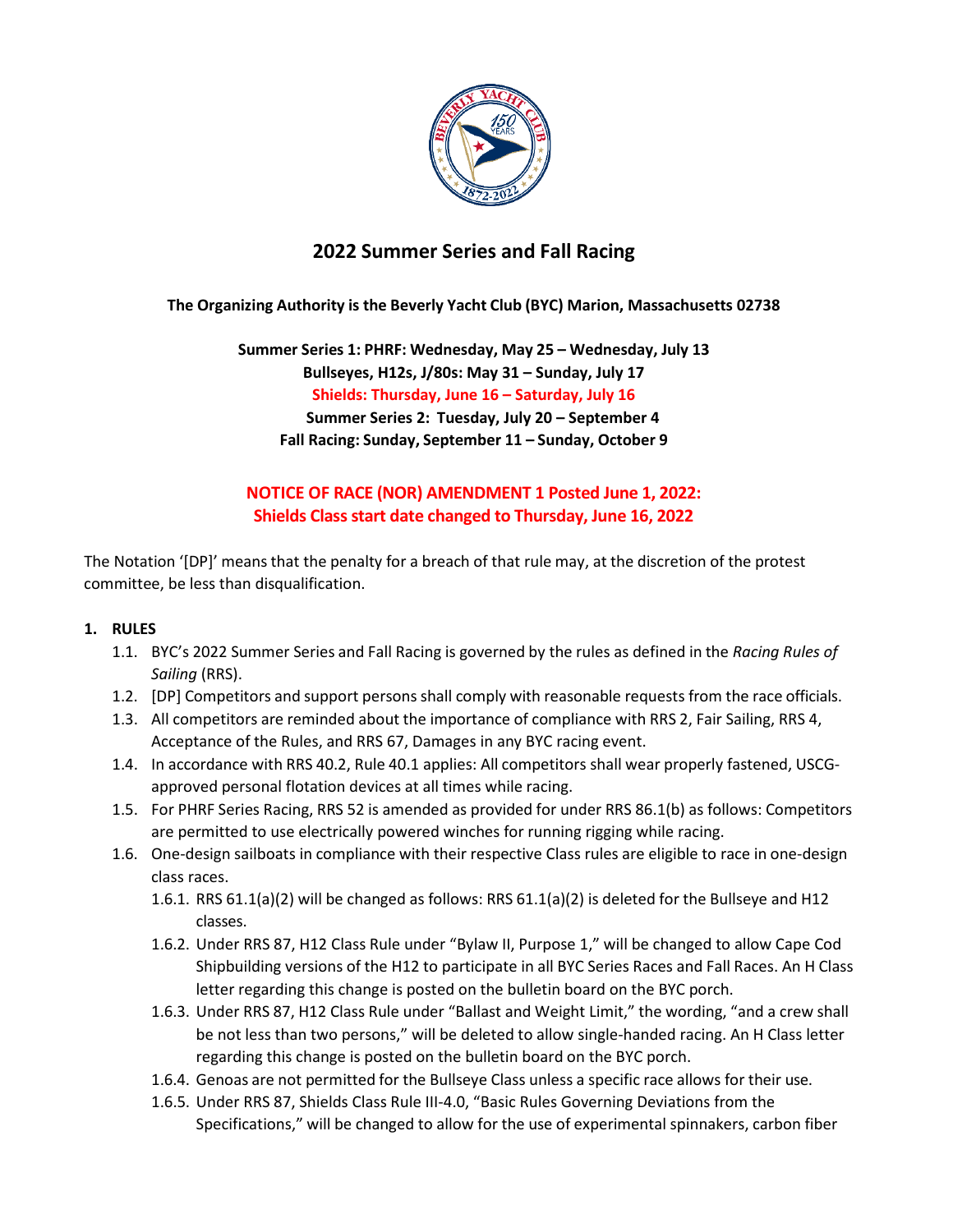spinnaker poles, and loose-footed mainsails. A Shields Class letter regarding this change is posted on the bulletin board on the BYC porch.

1.6.6. All Series Races for the J/80 fleet are "Open" events in accordance with Section C of the J/80 Class Rules.

### **2. SALING INSTRUCTIONS**

- 2.1. The Summer Series Sailing Instructions will be available Friday, May 6, 2022.
- 2.2. The Fall Series Sailing Instructions will be available September 1, 2022.

### **3. COMMUNICATION**

- 3.1. Notices to competitors will be posted on the official notice board for the series in Regatta Network at [https://www.regattanetwork.com/clubmgmt/applet\\_club\\_events\\_combined.php?CLUB\\_ID=1026](https://www.regattanetwork.com/clubmgmt/applet_club_events_combined.php?CLUB_ID=1026) and courtesy copies may be posted on the bulletin board on the porch at the Beverly Yacht Club.
- 3.2. [DP] All boats shall carry a VHF radio capable of communicating on Channel 72.
- 3.3. On the water, the Race Committee may make courtesy broadcasts to competitors on the VHF radio.
- 3.4. [DP] While racing, from the first warning signal until the last boat finishes, except in an emergency, a boat shall not make or receive voice or data transmissions that are not available to all boats.

### **4. ELIGIBILITY AND ENTRY**

- 4.1. BYC Summer Series racing is scheduled for PHRF Racing and Cruising, Shields, J/80, Bullseye, and H12 classes. Fall Racing is scheduled for the Bullseye, H12, and Shields classes. Any other class with three or more boats interested in participating should contact the Race Committee Chair.
- 4.2. PHRF
	- 4.2.1. Every sailboat participating in PHRF races must have a current, valid PHRF-NE certificate. New or renewal certificates can be acquired from PHRF New England at [www.phrfne.org](http://www.phrfne.org/)
	- 4.2.2. Each participating boat shall be adequately insured with current, valid third-party liability insurance that is appropriate taking into account the value of the boats racing and type of racing.
- 4.3. Registration for BYC Summer Series Racing and Fall Series Racing is online at [http://www.beverlyyachtclub.org/racing. T](http://www.beverlyyachtclub.org/racing)o be scored in a series, a boat shall complete all registration requirements and pay all fees where necessary prior to the start of the first race of each series.
- 4.4. An unregistered boat may compete, but its participation in that race will not be counted as a starter for the purpose of qualification of that race in a series.

### **5. FEES**

5.1. Non-BYC sailboats will pay an entry fee of \$175 per series at the time of registration.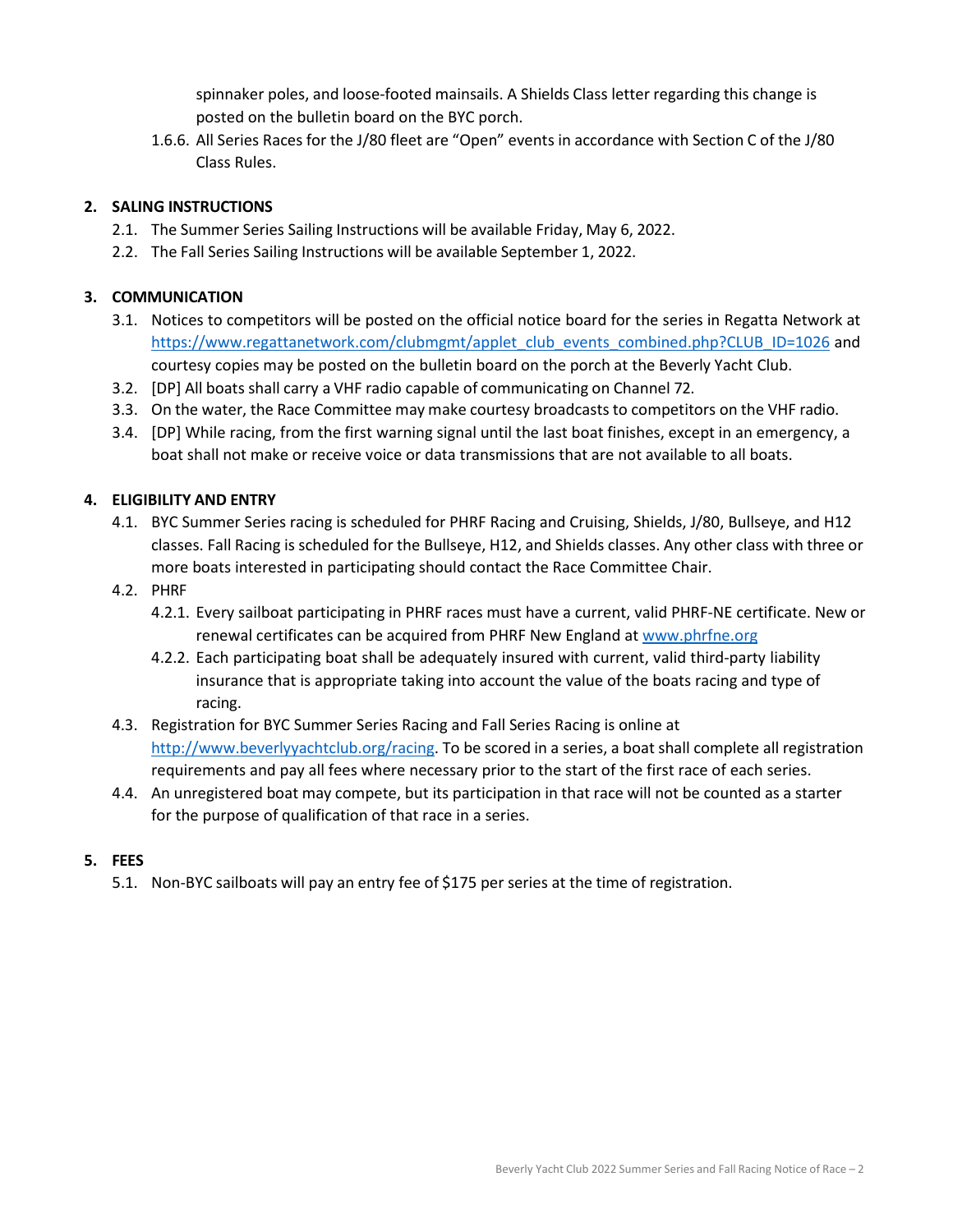### **6. QUALIFYING**

6.1. Each registered boat must be scored in at least two-thirds of the races (rounded up to the next integer) of a Series to qualify for the Series as demonstrated in the table below:

| Number of Races Completed | Number of Races Needed to Qualify                                          |
|---------------------------|----------------------------------------------------------------------------|
|                           |                                                                            |
| 2                         | 2                                                                          |
| 3                         | 2                                                                          |
| 4                         | 3                                                                          |
| 5                         | 4                                                                          |
| 6                         | 4                                                                          |
| 7                         | 5                                                                          |
| 8                         | 6                                                                          |
| 9                         | 6                                                                          |
| 10                        |                                                                            |
| 11                        | 8                                                                          |
| 12                        | 8                                                                          |
| 13                        | 9                                                                          |
| 14                        | 10                                                                         |
| 15                        | 10                                                                         |
| 16                        | 11                                                                         |
| Each race thereafter      | Two-thirds of the number of races scored rounded up<br>to the next integer |

### **7. SCHEDULE**

7.1. **Tuesday Twilight – Bullseyes and H12s:**

First warning signal at 1800. Two races are scheduled for each class per evening. Spinnakers are permitted.

7.2. **Wednesday Twilight - PHRF Racing Class 1 Spinnaker (Numeric flag 1), Cruising Class 2 Non-Spinnaker (Numeric flag 2), Cruising Class 3 Non-Spinnaker (Numeric flag 3):**

First warning signal at 1800. One race is scheduled for each class per evening.

7.2.1. The appropriate flag shall be flown from each boat's stern from the warning signal until she finishes. Cruising class rating groups will be included on the Regatta Network registration page. A boat may not change her class during a series.

#### 7.3. **Thursday Afternoon - Ladies' Bullseyes and H12s:**

First warning signal at 1400. One scored race will be held for each class per day; the second race is unscored. Spinnakers are not permitted.

7.4. **Thursday Twilight - J/80s and Shields:** First warning signal at 1800. Two races are scheduled for each class per evening. Spinnakers are permitted.

7.4.1. On August 18, August 25, and September 1, the first warning signal will be at 1730.

### 7.5. **Saturday Afternoon - Shields:**

First warning signal at 1400. Two races are scheduled for each class per day. Spinnakers are permitted.

7.5.1. On Saturday, August 13, the first warning signal will be at 1100 and five races are scheduled. Spinnakers are permitted.

#### 7.6. **Sunday Afternoon - Bullseyes and H12s:**

First warning signal at 1400. Two races are scheduled for each class per day. Spinnakers are not permitted for Bullseyes but are permitted for H12s in the second race.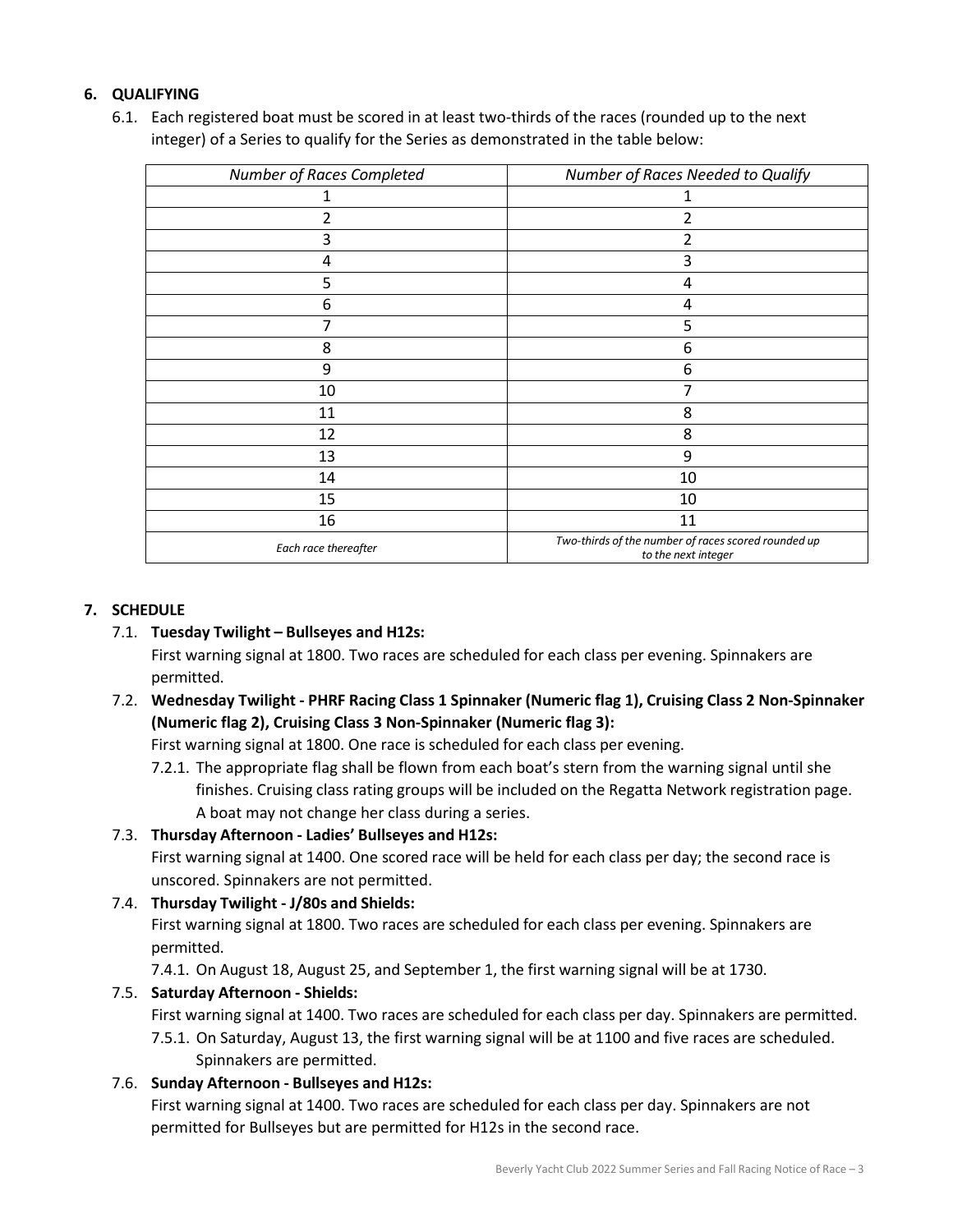### 7.7. **Fall Racing – Bullseyes, H12s, Shields**

First warning signal at 1000, multiple races are scheduled for each class per day. Spinnakers are not permitted for Bullseyes and H12s but are permitted for Shields.

#### **8. INSPECTION/MEASUREMENT**

8.1. Sailboats competing are subject to inspection by the Principal Race Officer or Race Committee Chair at any time. A boat may be excluded from racing for failure to meet safety requirements or failure to comply with its racing handicap certificate or its one-design Class rules. The OA, at its sole discretion, may allow or not allow a sailboat to participate in a race or series.

#### **9. VENUE**

9.1. Racing will take place in outer Sippican Harbor and Buzzards Bay.

#### **10. COURSES**

10.1. The Race Committee will select courses as described in the Sailing Instructions. Course designations will be posted on the Race Committee boat.

#### **11. PENALTIES**

- 11.1. RRS Appendix V will apply in its entirety. This alters RRS 44.1.
- 11.2. All post-race penalties must be taken before 1700 on the following Sunday regardless of whether a protest was filed. This changes RRS V2(a).

#### **12. SCORING**

- 12.1. BYC PHRF Summer Series Racing uses the PHRF rating system and Time on Distance (ToD) scoring.
- 12.2. For every four races scored, a boat's worst score will be excluded (e.g., four races=one throw-out, eight races=two throw-outs).
- 12.3. RRS A5.2, Scoring, is amended to allow for the following scoring:

DNC, DNS, DNF, NSC = Starters + 1

- OCS = Starters +1
- RET = Starters + 2
- DSQ = Starters +2
- 12.4. RRS 90.3 (a), Scoring, is amended to include the requirement that three registered boats starting are required for a race to be scored.
- 12.5. BYE: RRS Appendix A10 is modified to include a BYE score which, if granted, will be calculated for a boat when its skipper misses a BYC Series race to participate in a district or national championship event. Prior approval of the Race Committee Chair is required. The BYE will be calculated as the average of points for all the races that the boat raced in the Series including all throw outs. BYE scores cannot make up more than 25% of a boat's series' scores. A BYE score counts as a race for qualification in a series.
- 12.6. If fewer than 50% of the scheduled races in a Series are scored, the Series shall be abandoned, and no Series prizes will be awarded.

#### **13. PRIZES**

- 13.1. Daily prizes will be given immediately following racing throughout a Series for first, second, and third places for all summer Series Racing including Tuesday Twilight.
- 13.2. When a minimum of three boats qualify for a Series, series prizes shall be awarded for first, second, and third places for all Series Racing except Tuesday Twilight.